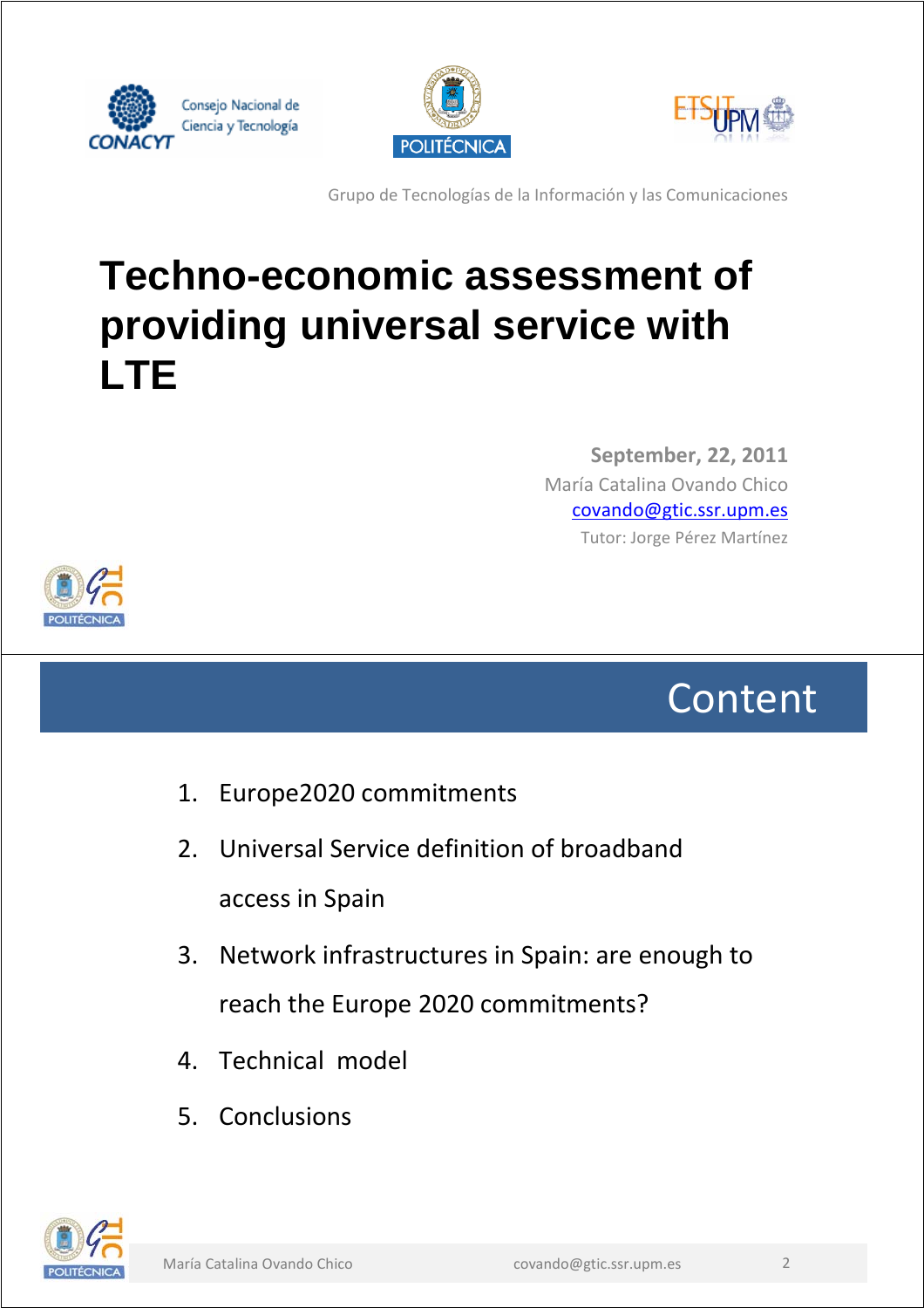## Europe 2020

### **Flagship Initiative: "A Digital Agenda for Europe"**

The aim is to deliver sustainable economic and social benefits from a Digital Single Market based on fast and ultra fast internet and interoperable applications, with broadband access for all by 2013, access for all to much higher internet speeds (30 Mbps or above) by 2020, and 50% or more of European households subscribing to internet connections above 100 Mbps.

### **Questions:**

- How much does Universal Service provided by LTE cost?
- It is feasible?

María Catalina Ovando Chico covando Quando @gtic.ssr.upm.es 3

### Fixed and mobile broadband lines in Europe



#### PENETRACIÓN DE LA BANDA ANCHA POR REDES FIJAS Y DE *DATACARDS* (REDES MÓVILES) EN LA UE(27), JULIO 2010 (líneas/100 habitantes)

Fuente: CoCOM, Comisión Europea

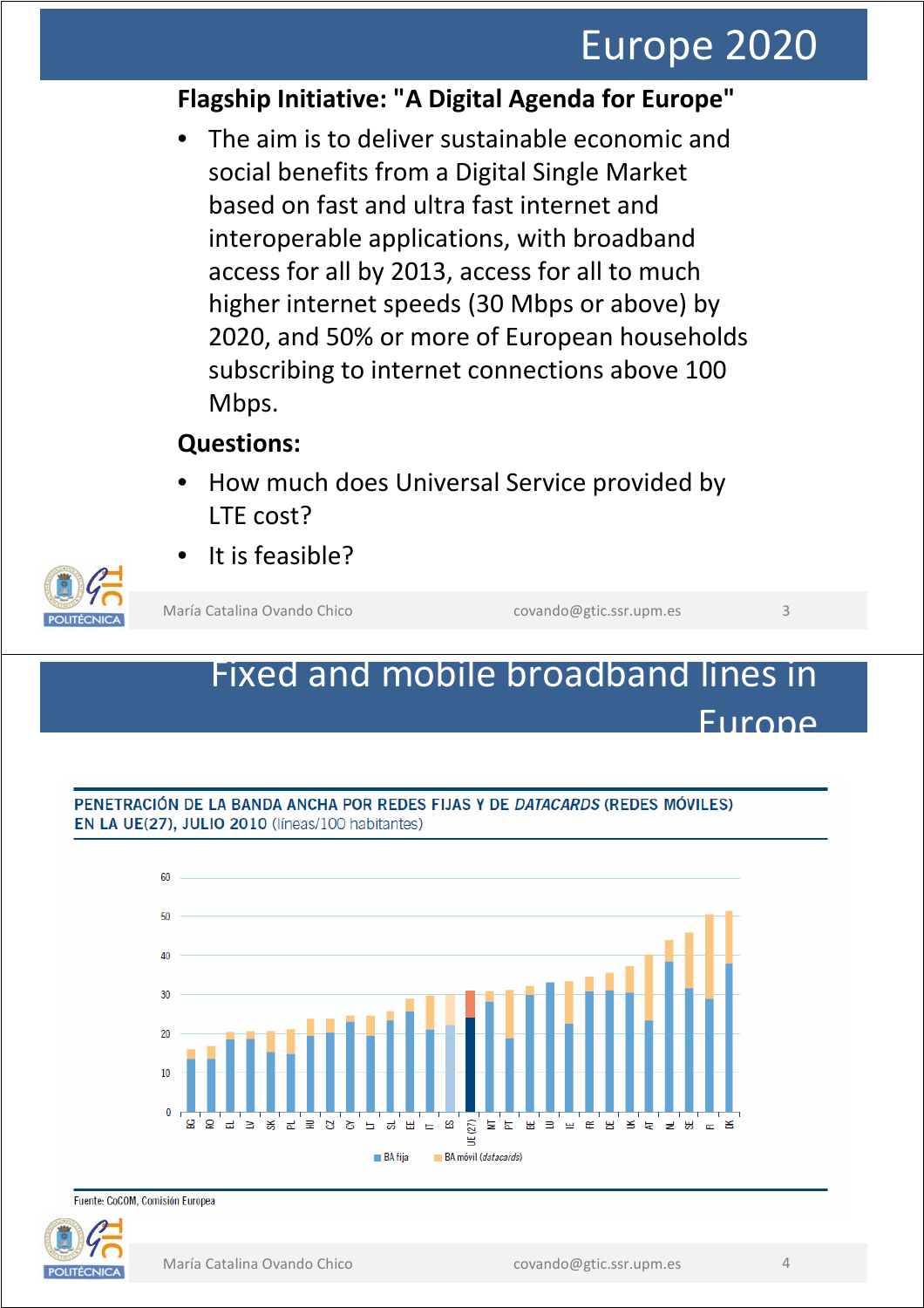## Universal Service definition in Spain 1/2

- **Broadband was not included in the Universal Service legislation (Ley 32/2003 art. 22) until 2011**
- The proposal was included in the Sustainable Economy Law 2/2011, (Ley de economia sostenible -Ley 2/2011, del 4 de Marzo art 52)
- **Article 22 of General Telecommunications Law 32/2003, of November 3rd, establishes the concept and scope of application of universal service, which is understood as a set of defined services which must be available to all end users regardless of geographic location, with a defined quality and at an affordable price**
- **US can be provided by different operators, different infrastructures**
- In the royal Decree 726/2011 it is established that connection to the public electronic communications network with capacity for functional access to the Internet, guaranteed by the telecommunications universal service, must allow broadband data communications at downlink mean throughput of **1Mbps in 24 hrs (fixed access)**



María Catalina Ovando Chico covando@gtic.ssr.upm.es 5

## Universal Service definition in Spain 2/2

- **In the recent Spanish spectrum auction, operators that have acquired spectrum in the 800 MHz band, have committed to deploy ultrafast broadband services, over 30 Mbps, in communities of 5000 inhabitants or less, in order to reach a 98% coverage of the Spanish territory, before January 2020.**
- Recently, on September 17, 2011, the conditions about how will be defined the operator who will be designated to provide, universal service, had been published (order ITC/2464/2011)
- The operators must specify:
	- -Subscription Tariff
	- -Monthly tariff
	- -Price per minute and call establishment
- In the current universal Service, the monthly Tariff are  $14E$ 
	- Retail voice traffic is no under any price control.
		- Retail access monthly price is regulated by CMT under supervision of the Dellegated Comission on Economics Affairs of the Government CDGAE.

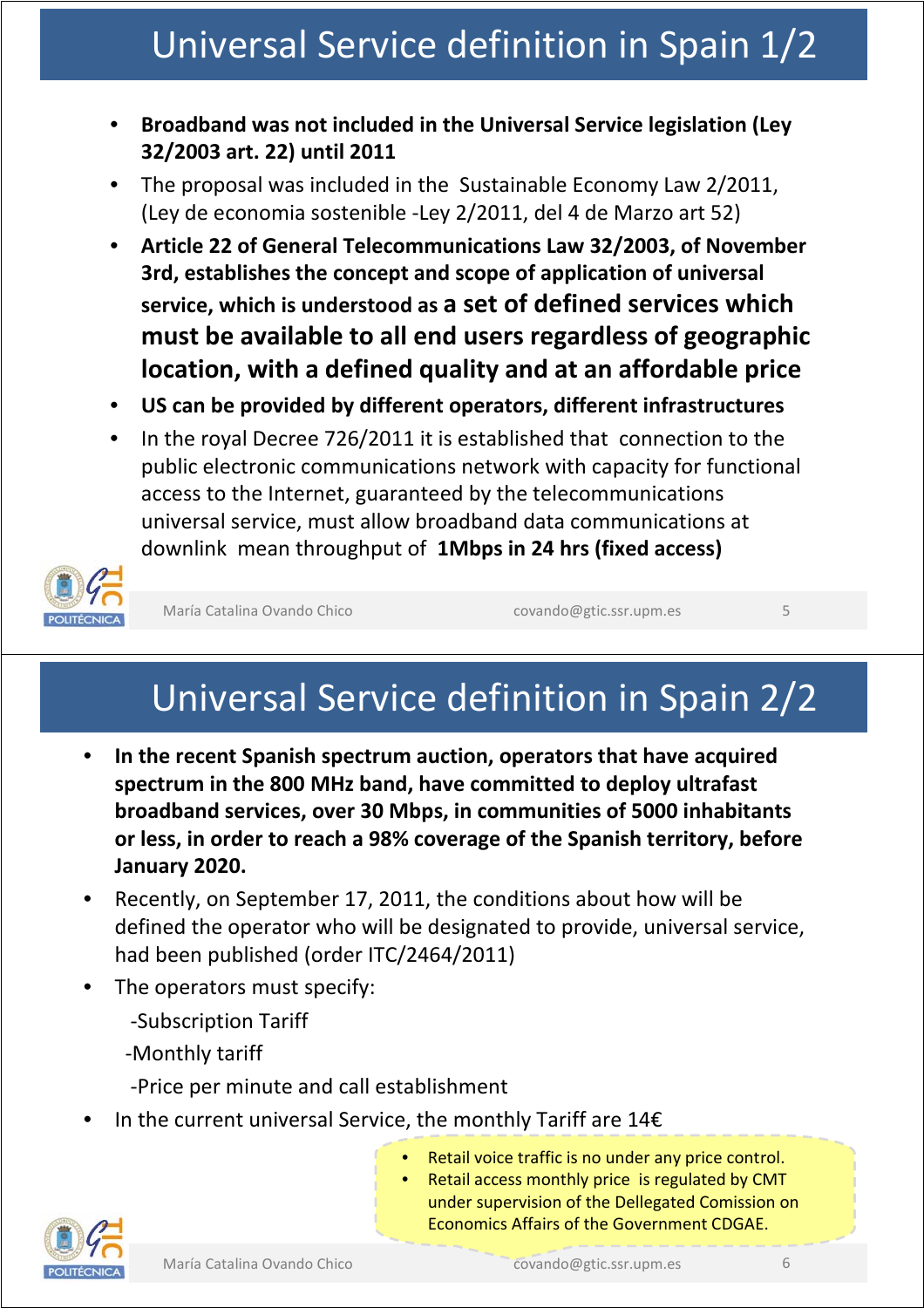### Network infrastructures in Spain: are enough to reach the Europe 2020 commitments?



Source: CMT 2010

 $-58,38$ 

53

227.670

### Current broadband penetration in Spain



María Catalina Ovando Chico covando Quando Quando Quando Quando Quando Quando Quando Covando Quando Covando Qu

396.086

57

### Non-economic areas in Spain and the cost of US related with voice services provision

**Non economic areas**

#### 1.- Zonas no rentables

|                                   | Evolución anual de los datos de las zonas no rentables (ZNR): |        |      |
|-----------------------------------|---------------------------------------------------------------|--------|------|
|                                   | 2006                                                          | 2007   | 2008 |
| $\mathsf{IS}$ Déficit ZNR (en ME) | -76.70                                                        | -60.91 |      |

669.075

71

#### **Deficit non economic areas** Déficit ZNR (en M€ **Number of lines** Número de líneas Número de zonas **Number of areas**

| Comunidad            |                      |           |             |  |  |
|----------------------|----------------------|-----------|-------------|--|--|
| Autónoma             | Déficit $(\epsilon)$ | N° líneas | N° de Zonas |  |  |
| Andalucía            | $-10.959.694$        | 27.678    | 8           |  |  |
| Aragón               | $-1.125.284$         | 3.756     | 3           |  |  |
| Asturias             | $-4.147.201$         | 13.122    |             |  |  |
| <b>Baleares</b>      | $-1.729.681$         | 4.623     |             |  |  |
| Canarias             | $-2.926.814$         | 4.746     | 2           |  |  |
| Cantabria            | $-675.766$           | 1.900     |             |  |  |
| Castilla y León      | $-3.976.005$         | 16.654    | 9           |  |  |
| Castilla-La Mancha   | $-3.565.453$         | 8.699     | 5           |  |  |
| Cataluña             | $-3.783.827$         | 36.876    | 6           |  |  |
| Ceuta                | 0                    | 0         |             |  |  |
| Comunidad Valenciana | $-6.742.257$         | 13.653    | 3           |  |  |
| Extremadura          | $-1.091.023$         | 3.242     | 2           |  |  |
| Galicia              | $-11.743.255$        | 49.265    | 4           |  |  |
| La Rioja             | $-93.685$            | 208       |             |  |  |
| Madrid               | $-1.071.027$         | 2.469     |             |  |  |
| Melilla              | 0                    | 0         |             |  |  |
| Murcia               | $-2.247.313$         | 5.894     |             |  |  |
| <b>Navarra</b>       | $-270.322$           | 928       |             |  |  |
| País Vasco           | $-2.230.120$         | 33.957    | 4           |  |  |
| <b>Total general</b> | -58.378.727          | 227.670   | 53          |  |  |

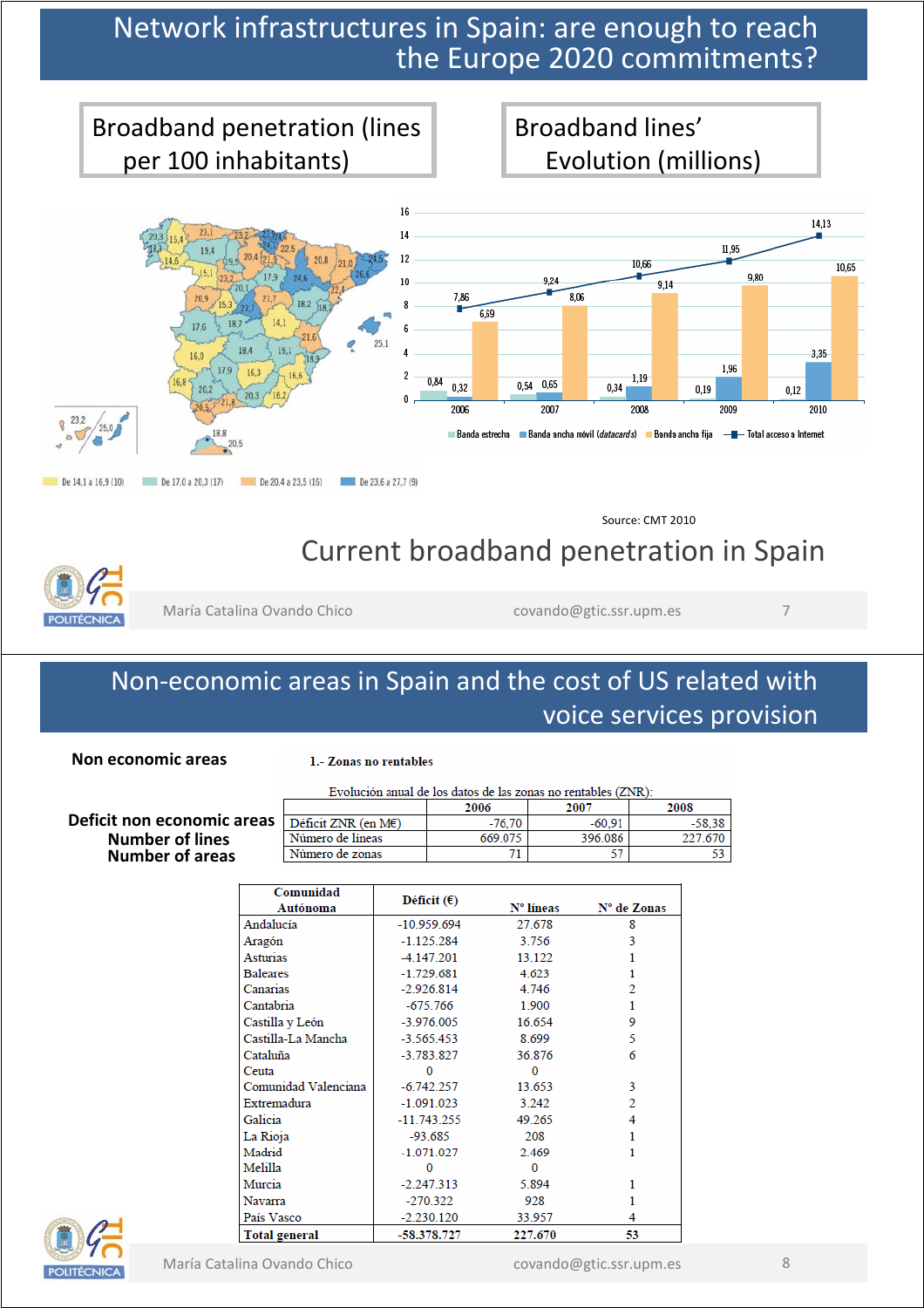## Universal Service clasification



### Techno-economic model

- Based in Ofcom Model published on "Consultation on assessment of future mobile competition and proposals for the award of 800 MHz and 2.6 GHz spectrum and related issues " and "Application of Spectrum liberalisation and trading to the mobile sector. A further consultation" (Ofcom 2010 and 2009)
- Calculate de number of base transceiver station (BTS)

| Geotypes                    | Area (km <sup>2</sup> ) | <b>User density</b><br>(users/km <sup>2</sup> ) |      |                                                                                                                                                                                                                                                                                                  |
|-----------------------------|-------------------------|-------------------------------------------------|------|--------------------------------------------------------------------------------------------------------------------------------------------------------------------------------------------------------------------------------------------------------------------------------------------------|
| Dense Urban                 | 652                     | 23000                                           |      |                                                                                                                                                                                                                                                                                                  |
| Urban                       | 1500                    | 10000                                           |      | $Thr = \left\{ \begin{array}{ll} 0, \mbox{ for } SINR < \text{SINR}_{\text{min}} \\ \alpha. \mbox{ S(SINR), for } \text{SINR}_{\text{min}} < SINR < \text{SINR}_{\text{max}} \\ \mbox{Thr}_{\text{max}}, \mbox{ for } \text{SINR} > \text{SINR}_{\text{max}} \end{array} \right. \label{eq:Thr}$ |
| Suburban                    | 16484                   | 910                                             |      |                                                                                                                                                                                                                                                                                                  |
| Rural                       | 36320                   | 413                                             |      | Where S(SINR) is the Shannon bound (in bps/Hz) is given by:                                                                                                                                                                                                                                      |
| Open                        | 357143                  | 42                                              |      | $S(SINR) = log_2(1 + SINR)$                                                                                                                                                                                                                                                                      |
|                             |                         |                                                 |      | And where:                                                                                                                                                                                                                                                                                       |
| <b>Desired cell</b><br>edge | <b>Downlink</b>         | <b>Uplink</b>                                   |      | Attenuation factor, representing implementation losses<br>$\alpha$                                                                                                                                                                                                                               |
| throughput                  |                         | 0,144                                           | Mbps | Minimum SINR of the codeset, dB<br>$SINR_{min}$                                                                                                                                                                                                                                                  |
|                             |                         |                                                 |      | Maximum throughput of the codeset, bps/Hz<br>$Thr_{\text{max}}$                                                                                                                                                                                                                                  |
| K factor                    | 2,000                   |                                                 |      | SINR at which max throughput is reached, dB<br>$SINR_{max}$                                                                                                                                                                                                                                      |
|                             |                         |                                                 |      |                                                                                                                                                                                                                                                                                                  |
|                             |                         |                                                 |      |                                                                                                                                                                                                                                                                                                  |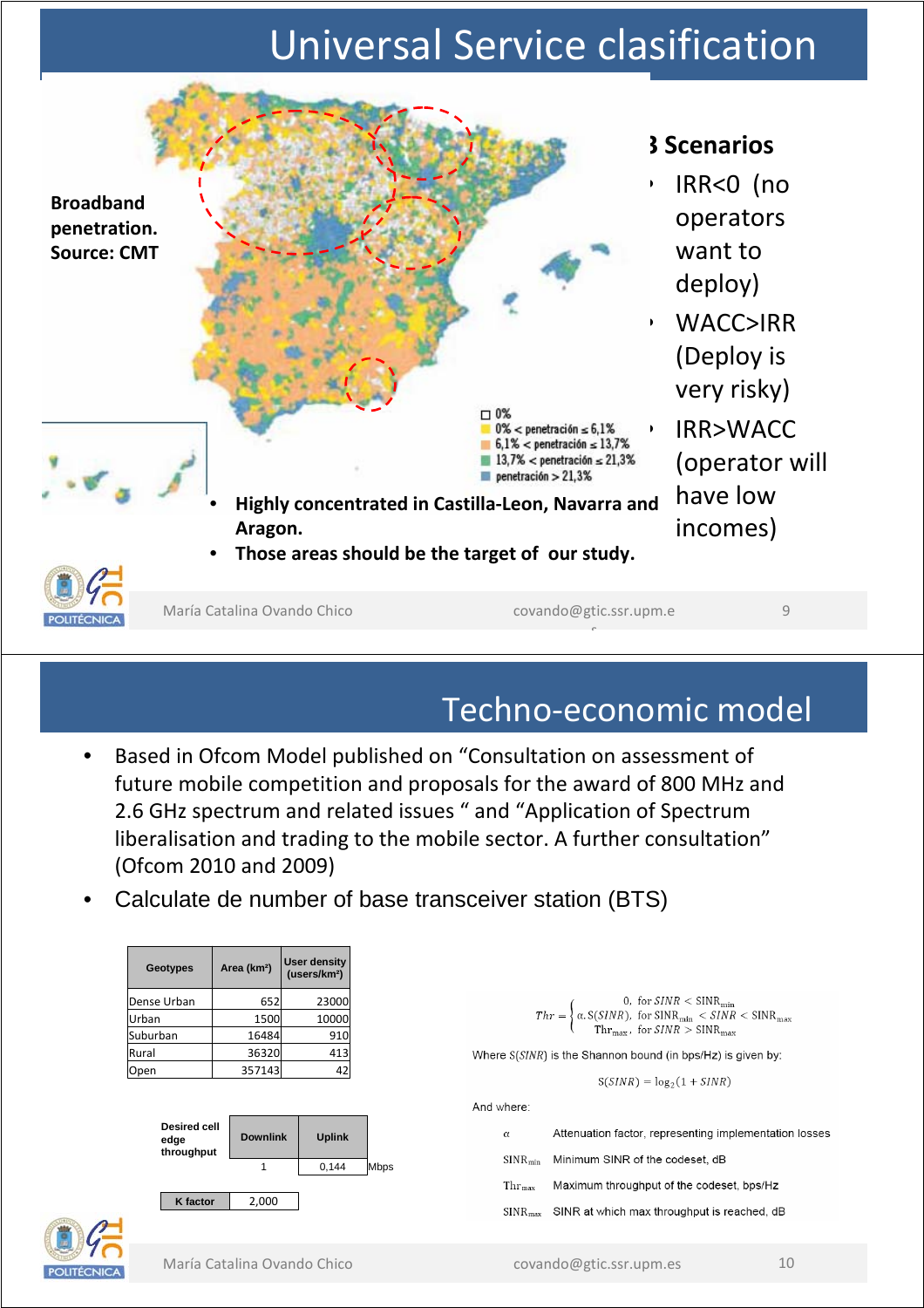### Bs needed to provide 1Mbps Universal Service



| MB/user/Day     | 0.1  | 0,3  | 0.7  |      |      |      | 10   | $\overline{A}$ | 20    | 25    | 30    | 40    | 50    | 100   |
|-----------------|------|------|------|------|------|------|------|----------------|-------|-------|-------|-------|-------|-------|
| <b>BS LTE</b>   | 7215 | 7215 | 7215 | 7215 | 7215 | 7215 | 7215 | 7215           | 7215  | 7215  | 7215  | 7215  | 7215  | 7801  |
| <b>BS HSDPA</b> | 9275 | 9275 | 9275 | 9275 | 9275 | 9275 | 9375 | 10081          | 11139 | 12196 | 13254 | 16925 | 21157 | 42313 |

### **Savings between 22% and 34%**



María Catalina Ovando Chico covando@gtic.ssr.upm.es 11

## BS required LTE Vs. HSDPA 1 Mbps throughput

| <b>LTE Number of</b>         |         | <b>sites</b> |         |         |         |                |         |         |         |         |         |         |         |         |
|------------------------------|---------|--------------|---------|---------|---------|----------------|---------|---------|---------|---------|---------|---------|---------|---------|
| <b>Geotypes</b>              | 0,1     | 0,3          | 0,7     | 1       | 3       | $\overline{7}$ | 10      | 15      | 20      | 25      | 30      | 40      | 50      | 100     |
| Dense<br>Urban               | 707,47  | 707,47       | 707,47  | 707,47  | 707,47  | 707,47         | 707,47  | 707,47  | 707,47  | 707,47  | 707,47  | 707,47  | 707,47  | 707,47  |
| Urban                        | 1041.30 | 1041.30      | 1041,30 | 1041.30 | 1041.30 | 1041,30        | 1041.30 | 1041,30 | 1041.30 | 1041,30 | 1041.30 | 1041,30 | 1041.30 | 1041,30 |
| Suburban                     | 2430,25 | 2430.25      | 2430,25 | 2430.25 | 2430,25 | 2430.25        | 2430.25 | 2430,25 | 2430.25 | 2430,25 | 2430.25 | 2430,25 | 2430.25 | 2430,25 |
| Rural                        | 397,27  | 397,27       | 397,27  | 397.27  | 397,27  | 397,27         | 397.27  | 397,27  | 397,27  | 397,27  | 397.27  | 397,27  | 397,27  | 397,27  |
| Open                         | 2639,05 | 2639,05      | 2639,05 | 2639,05 | 2639,05 | 2639,05        | 2639,05 | 2639,05 | 2639,05 | 2639,05 | 2639,05 | 2639,05 | 2639,05 | 3224,35 |
| <b>Total</b>                 | 7.215   | 7.215        | 7.215   | 7.215   | 7.215   | 7.215          | 7.215   | 7.215   | 7.215   | 7.215   | 7.215   | 7.215   | 7.215   | 7.801   |
| <b>LTE Final Cell ranges</b> |         |              |         |         |         |                |         |         |         |         |         |         |         |         |
|                              | 0,1     | 0,3          | 0,7     | 1       | 3       | $\overline{7}$ | 10      | 15      | 20      | 25      | 30      | 40      | 50      | 100     |
| Dense<br>Urban               | 0,69    | 0,69         | 0,69    | 0,69    | 0,69    | 0,69           | 0,69    | 0,69    | 0,69    | 0,69    | 0,69    | 0,69    | 0,69    | 0,69    |
| Urban                        | 0.86    | 0,86         | 0.86    | 0.86    | 0.86    | 0.86           | 0.86    | 0.86    | 0.86    | 0.86    | 0,86    | 0.86    | 0.86    | 0,86    |
| Suburban                     | 1,87    | 1,87         | 1,87    | 1,87    | 1,87    | 1.87           | 1.87    | 1.87    | 1,87    | 1.87    | 1,87    | 1,87    | 1,87    | 1,87    |
| Rural                        | 6,85    | 6,85         | 6,85    | 6,85    | 6,85    | 6,85           | 6,85    | 6,85    | 6,85    | 6,85    | 6,85    | 6,85    | 6,85    | 6,85    |
| Open                         | 8,33    | 8,33         | 8,33    | 8,33    | 8,33    | 8,33           | 8,33    | 8,33    | 8,33    | 8,33    | 8,33    | 8,33    | 8,33    | 7,54    |
| <b>HSDPA Number of sites</b> |         |              |         |         |         |                |         |         |         |         |         |         |         |         |
| <b>Geotypes</b>              | 0,1     | 0,3          | 0,7     | 1       | 3       | $\overline{7}$ | 10      | 15      | 20      | 25      | 30      | 40      | 50      | 100     |
| Dense<br>lurban              | 958     | 958          | 958     | 958     | 958     | 958            | 1.058   | 1.586   | 2.115   | 2.644   | 3.173   | 4.231   | 5.288   | 10.576  |
| Urban                        | 1.410   | 1.410        | 1.410   | 1.410   | 1.410   | 1.410          | 1.410   | 1.587   | 2.116   | 2.645   | 3.174   | 4.232   | 5.290   | 10.579  |
| Suburban                     | 3.200   | 3.200        | 3.200   | 3.200   | 3.200   | 3.200          | 3.200   | 3.200   | 3.200   | 3.200   | 3.200   | 4.232   | 5.290   | 10.580  |
| Rural                        | 3.707   | 3.707        | 3.707   | 3.707   | 3.707   | 3.707          | 3.707   | 3.707   | 3.707   | 3.707   | 3.707   | 4.231   | 5.289   | 10.578  |
| <b>Total</b>                 | 9.275   | 9.275        | 9.275   | 9.275   | 9.275   | 9.275          | 9.375   | 10.081  | 11.139  | 12.196  | 13.254  | 16.925  | 21.157  | 42.313  |

**HSDPA Final Cell ranges**

| Geotypes        | 0.1            | 0,3   |      |       |      |      | 10   | 15   | 20    | 25   | 30   | 40               | 50   | 100  |
|-----------------|----------------|-------|------|-------|------|------|------|------|-------|------|------|------------------|------|------|
| Dense           | 0.59           | 0,59  | 0.59 | 0,59  | 0,59 | 0,59 | 0,56 | 0,46 | 0,40  | 0,36 | 0,32 | 0,28             | 0,25 | 0,18 |
| lurban<br>Urban | 0.74           | 0,74  | 0.74 | 0.74  | 0.74 | 0.74 | 0.74 | 0,70 | 0.60  | 0,54 | 0,49 | 0,43             | 0,38 | 0,27 |
| Suburban        | .63            | 63. ا | .63  | 63. ا | .63  | .63  | .63  | .63  | 63. ا | .63  | . 63 | 1.41             | l.26 | 0,89 |
| Rural           | $^{\cdot}$ .38 | 7,38  | 7,38 | 7,38  | 7,38 | 7,38 | 7,38 | 7,38 | 7,38  | 7,38 | 7.38 | 6,9 <sup>4</sup> | 6,18 | 4,37 |

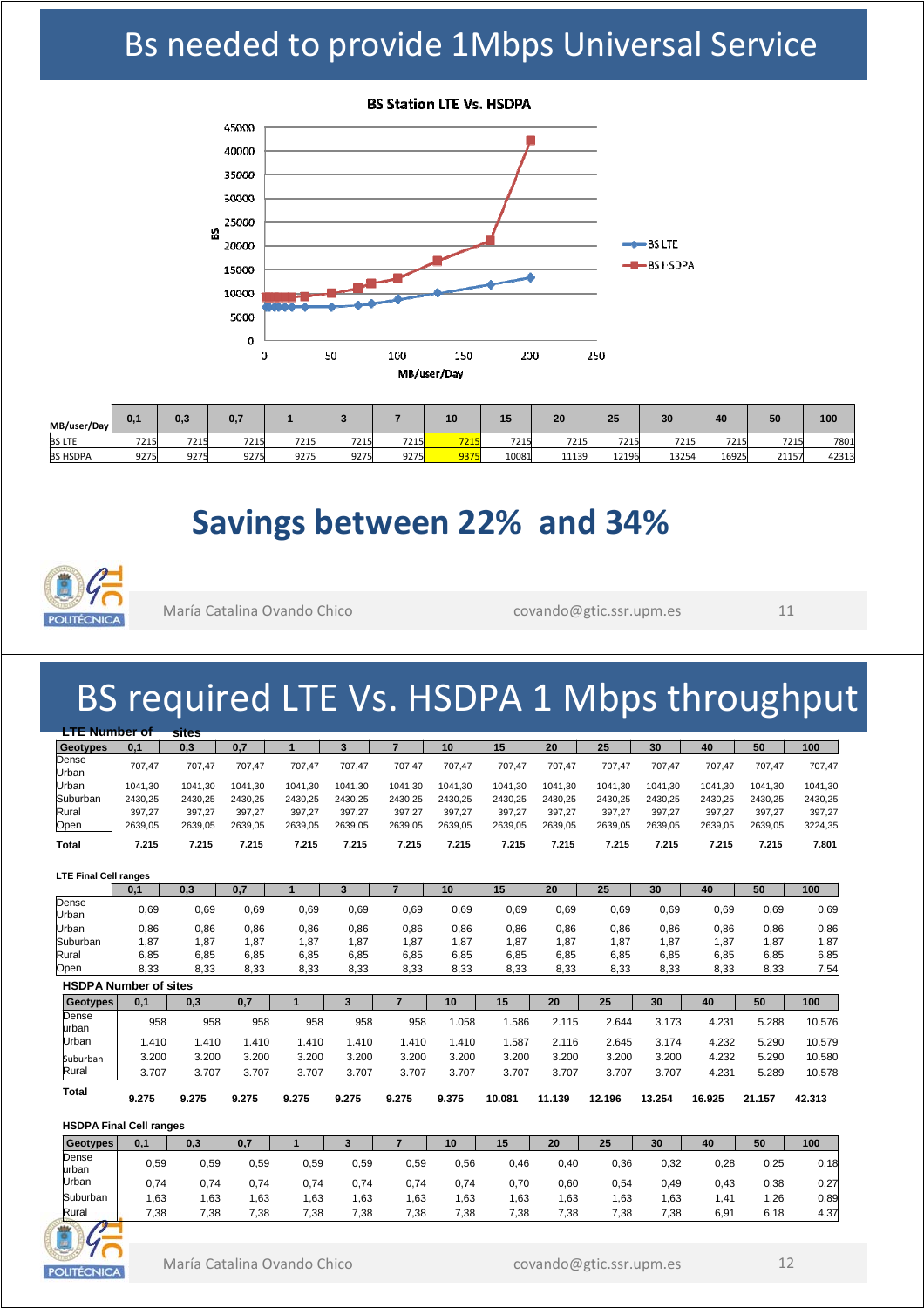## Sensitivity analisys





María Catalina Ovando Chico covando covando@gtic.ssr.upm.es 13

## BS required LTE 30 Mbps throughput



#### **BS Station LTE Vs. HSDPA**

## **HSDPA** is not capable to reach that data rate

| C.                     | 50    |       | 100            |             | 150   |       | 200   |       | 250   |       |       |        |        |        |
|------------------------|-------|-------|----------------|-------------|-------|-------|-------|-------|-------|-------|-------|--------|--------|--------|
| Number of sites LTE 30 |       |       |                | MB/user/Day |       |       |       |       |       |       |       |        |        |        |
| Geotypes               |       | 3     | $\overline{7}$ | 10          | 15    | 20    | 30    | 50    | 70    | 80    | 100   | 130    | 170    | 200    |
| Dense<br>Urban         | 707   | 707   | 707            | 707         | 707   | 707   | 707   | 707   | 707   | 707   | 707   | 707    | 707    | 831    |
| Urban                  | 1.041 | 1.041 | 1.041          | 1.041       | 1.041 | 1.041 | 1.041 | 1.041 | 1.041 | 1.041 | 1.041 | 1.041  | 1.041  | 1.041  |
| Suburban               | 2.430 | 2.430 | 2.430          | 2.430       | 2.430 | 2.430 | 2.430 | 2.430 | 2.430 | 2.430 | 2.430 | 2.430  | 2.430  | 2.430  |
| Rural                  | 397   | 397   | 397            | 397         | 397   | 397   | 397   | 397   | 397   | 397   | 416   | 540    | 707    | 831    |
| Open                   | 2.639 | 2.639 | 2.639          | 2.639       | 2.639 | 2.639 | 2.639 | 2.639 | 2.910 | 3.326 | 4.157 | 5.404  | 7.067  | 8.314  |
| <b>Total</b>           | 7.215 | 7.215 | 7.215          | 7.215       | 7.215 | 7.215 | 7.215 | 7.215 | 7.486 | 7.902 | 8.752 | 10.123 | 11.953 | 13.448 |
| Final                  | Cell  | Range |                |             |       |       |       |       |       |       |       |        |        |        |
|                        | 1     | 3     | 7              | 10          | 15    | 20    | 30    | 50    | 70    | 80    | 100   | 130    | 170    | 200    |
| Dense<br>Urban         | 0,69  | 0,69  | 0,69           | 0,69        | 0,69  | 0,69  | 0,69  | 0,69  | 0,69  | 0,69  | 0,69  | 0,69   | 0,69   | 0,63   |
| Urban                  | 0,86  | 0.86  | 0,86           | 0,86        | 0,86  | 0,86  | 0.86  | 0,86  | 0,86  | 0,86  | 0,86  | 0,86   | 0,86   | 0,86   |
| Suburban               | 1,87  | 1,87  | 1,87           | 1,87        | 1,87  | 1,87  | 1,87  | 1,87  | 1,87  | 1,87  | 1,87  | 1,87   | 1,87   | 1,87   |
| Rural                  | 6,85  | 6.85  | 6,85           | 6,85        | 6,85  | 6,85  | 6,85  | 6,85  | 6,85  | 6,85  | 6,69  | 5,87   | 5,13   | 4,73   |
| Open                   | 8,33  | 8,33  | 8,33           | 8,33        | 8,33  | 8,33  | 8,33  | 8,33  | 7,93  | 7,42  | 6,64  | 5,82   | 5,09   | 4,69   |